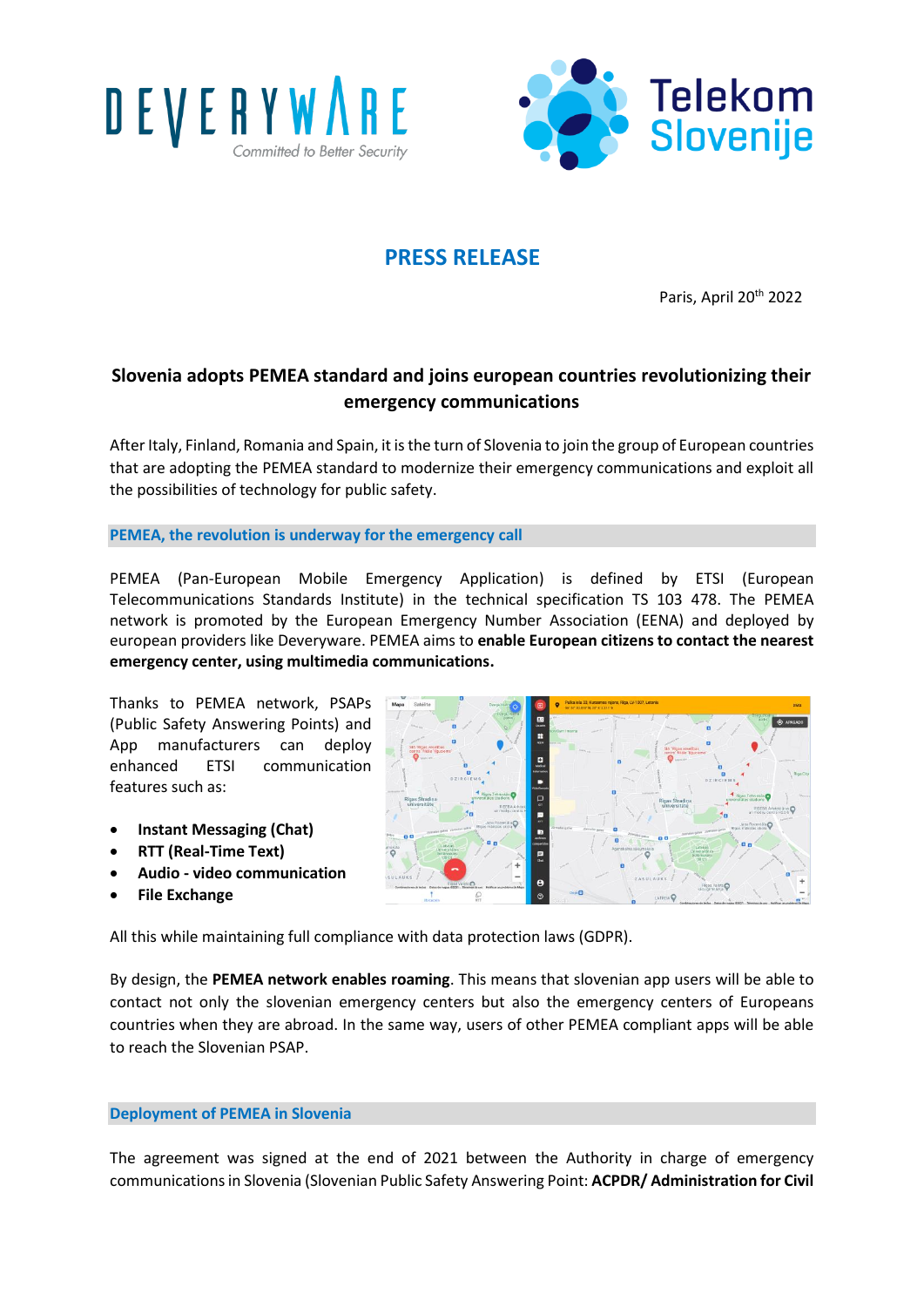**Protection and Disaster Relief**), the **French company Deveryware**, which is supplier of the PEMEA network elements **through its GHALE platform**, and **Telekom Slovenije,** the leading telecom operator in Slovenia which is hosting the PEMEA network elements in its datacenters and is providing highly secured communications.



The deployment is planned to be finished during the first half of 2022. The population of Slovenia is 2.1 million people who will be able to benefit from PEMEA technology when contacting emergency services.

*"We are delighted to be working alongside Telekom Slovenije and ACPDR on this project. Slovenia is part of the "club" of pioneer countries in the adoption of these technologies that tomorrow will become the standard to handle emergency calls and offer the general public all the benefits of technology.*" added **Jacques Salognon**, President and founder of Deveryware.

PEMEA was recently deployed in Andalusia (Spain). The Basque Country and other collaborations and experiments in Europe are also underway.



## **About the Administration for Civil Protection and Disaster Relief (ACPDR)**

The Administration for Civil Protection and Disaster Relief is a constituent body within the Ministry of Defence that carries out administrative and expert tasks regarding protection, rescue and disaster relief as well as other tasks regarding protection against natural and other disasters.

In the event of natural or other disaster, Administration for Civil Protection and Disaster Relief works alongside slovenian armed forces, police force, professional and voluntary organisation, local communities, companies, institutes or other organizations.

The primary task is to perform administrative and technical duties within the national disaster management system, especially in the areas of preparedness and response to disasters. The implementation of education and training of fire fighters, civil protection and other rescue unites is carried out at the training centre at Ig and its sub-centres in Sežana and Pekre. The administration has 13 regional offices covering designated geographical parts of Slovenia. In every regional office, there is a regional emergency notification centre, responding to 112 emergency call number. The Administration for Civil Protection and Disaster Relief also leads, coordinates and implements the international activities of the country in the field of rescue and protection at bilateral and multilateral levels.

[www.sos112.si/eng](http://www.sos112.si/eng/page.php?src=x1.htm)

#### **About Telekom Slovenije**

As the leading slovenian provider of communication solutions, Telekom Slovenije continuously strives for the development and introduction of new innovative technologies, facilitates the connectivity of users in the best network in Slovenia and provides them the most advanced services and an excellent user experience. Telekom Slovenije manages the largest and fastest network that, according to users, is also the best and most reliable. In addition to the national operator in Slovenia, the Telekom